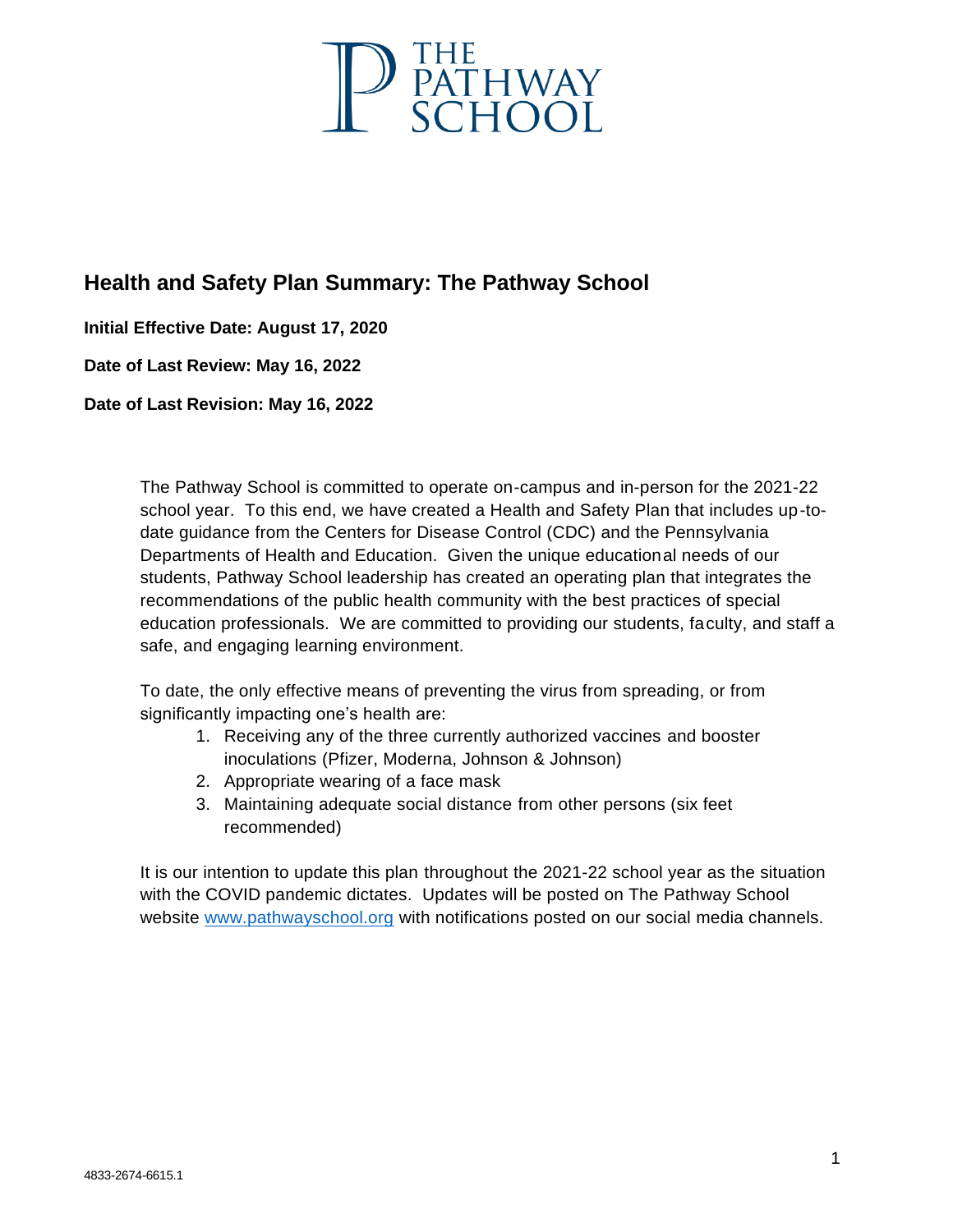

## **1. What role will mask wearing play in the daily operation of The Pathway School? How will any mask mandate be enforced?**

Pathway will recommend the wearing of facemasks while indoors but will not require that they be worn. The wearing of facemasks or other protective clothing will be up to the individual (students and faculty/staff).

## **2. How will The Pathway School campus modify its facilities to promote social distancing?**

- a. Where possible, student desks and classroom workspaces will be separated by six feet. In a few classrooms where six feet of spacing is not possible, a minimum of four feet of separation will be observed.
- b. Students in the Emotional Support program and the Lower School program will continue to function as distinct learning pods. For most of the school year, students in these classrooms will have little interaction (other than on a school bus or in the cafeteria) with students from other classrooms or academic programs. Students in the Upper School program will be allowed to transition across the campus to attend classes in other buildings.

### **3. How will The Pathway School promote handwashing, good personal hygiene, and respiratory etiquette?**

Hand sanitization stations are located at the entrance of every building on Pathway's campus and throughout the campus. Additionally, every classroom will have an ample supply of cleaning and sanitizing products for faculty and students' use. Oncampus inventory will be monitored throughout the school day and will be replenished as necessary. The Pathway School will also maintain an inventory of facemasks to offer to those who wish to wear one while on campus.

Classroom lessons on personal hygiene and correct mask-wearing will occur repeatedly throughout the school year.

## **4. What is The Pathway School's plan to keep the campus clean and what is the plan to maintain healthy facilities?**

We continue to provide daily cleaning of the campus and conduct bi-weekly 'deep cleaning' in all buildings. We continue to complete a bi-weekly cleaning protocol to administer anti-viral cleaning products on all touch surfaces for added cleanliness around the campus.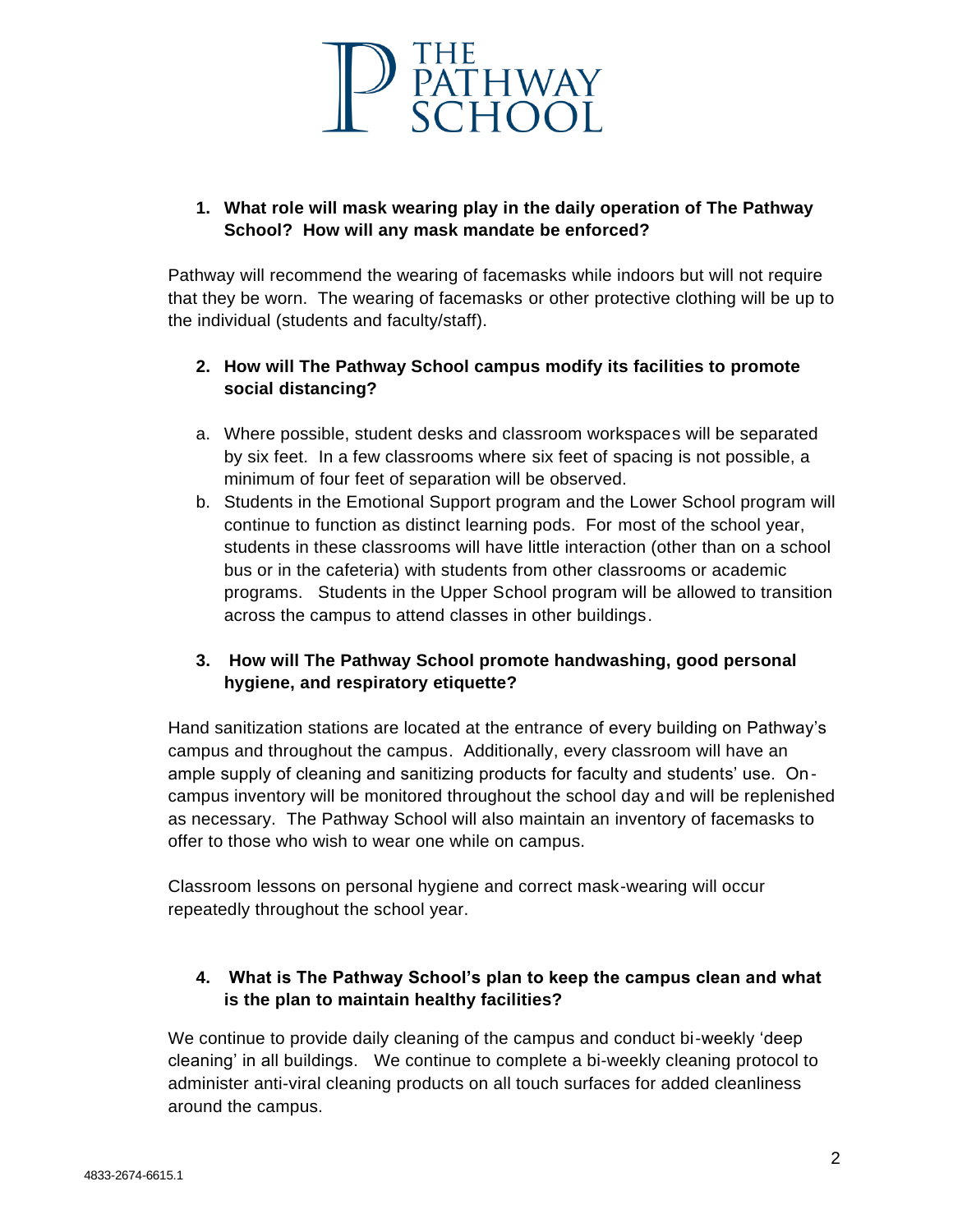

All air handling systems on the Pathway campus are equipped with Ultraviolet filtration systems which are designed to provide "hospital level" air quality in every building on our campus.

### **5. Will the Pathway School perform contact tracing?**

As of May 2022, The Pathway School will no longer conduct contact tracing when we are made aware of a positive COVID diagnosis on campus. We will notify the larger school community of the positive COVID diagnosis and communicate the appropriate course of action (e.g., health monitoring, COVID testing, etc.). See question #9 below for more details.

## **6. Will The Pathway School conduct COVID testing?**

In April 2022, The Pathway School transitioned to testing symptomatic individuals only. To facilitate as quick a response as possible, Pathway is utilizing Rapid-Antigen test kits. Test results are available within 15 minutes of being administered by a trained staff member. Rapid-Antigen tests are responsive, but do not carry the high level of reliability that PCR testing does. Nevertheless, we believe at this time, Rapid-Antigen tests are the most effective method of determining the health status of individuals on our campus who present with COVID-like symptoms. Individuals on campus may also elect to voluntarily receive a COVID test.

## **7. Will Vaccines be mandatory for students and faculty?**

We do not require the vaccine for our students, faculty, and staff; however, we strongly encourage all in our school community to be fully vaccinated, including all recommended boosters.

The Pathway School has hosted four vaccine clinics for students, staff and family members. We will also arrange for interested individuals to receive follow up vaccine doses as necessary. Parental consent for any vaccine will be required for students under 18 years of age.

### **8. Will accommodations be made for persons with disabilities?**

The Pathway School will make reasonable accommodations to students, faculty, staff, and contractors on an individualized basis. Generally, accommodations will provide exemption from some compliance aspects of the health and safety plan, but for public health considerations, not all compliance aspects of this plan.

Requests for accommodation for a student are to be made in writing and directed to Catherine Lepley, Director of Education [\(clepley@pathwayschool.org\)](mailto:clepley@pathwayschool.org).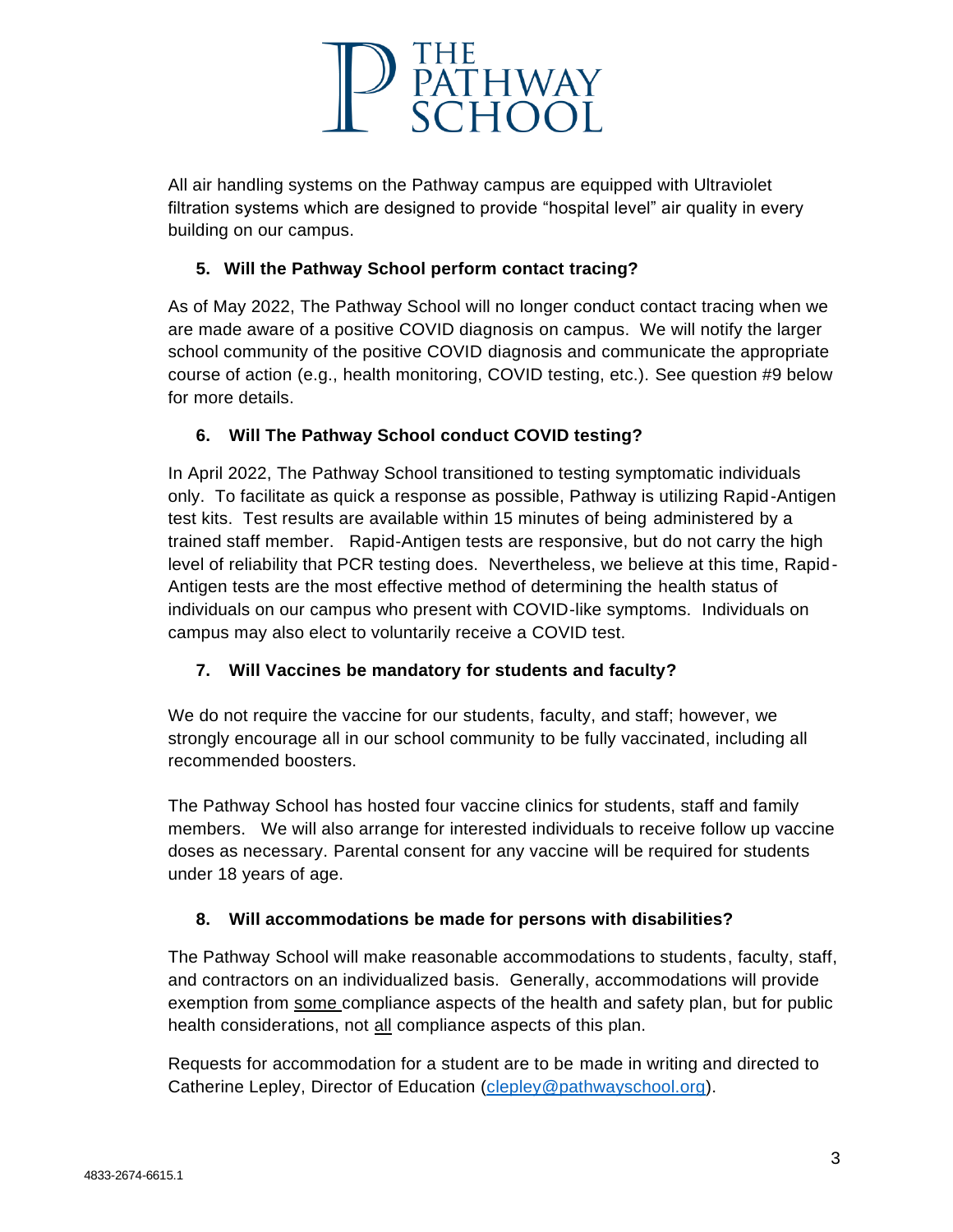

Ultimately, our goal is to offer each Pathway student a robust education that meets Pennsylvania state education requirements, including goals contained within their Individualized Education Plan (IEP) document, while preserving the health and safety of the entire Pathway School community.

The Pathway School seeks to provide its faculty, staff, contractors, vendors, and visitors a safe and hygienic work environment. Faculty, staff, and contactors seeking reasonable accommodations must receive approval from Human Resources [\(cchiodo@pathwayschool.org\)](mailto:cchiodo@pathwayschool.org). Vendors and visitors are expected to comply with all Health and Safety plan protocols.

#### **9. What is the procedure if a student or staff member tests positive for COVID-19 while they are on The Pathway School campus?**

**Confirmed Positive:** *(Regardless of vaccination status)*

- 1. Must isolate at home for 5 days from your first day of symptoms or from the date of your test.
- 2. Must notify The Pathway School immediately so that we can take steps to mitigate any possible spread on campus.
	- i. Students Families should notify the School Nurse by phone: 610- 277-0660 x 555
	- ii. Staff Notify your Direct Supervisor and Human Resources 610-277- 0660 x 217
- **3.** If you test positive for COVID-19 but had **no symptoms:**
- a. Isolate for at least 5 days.
	- i. Day 0 is the day of your positive viral test (based on the date you were tested) and day 1 is the first full day after the specimen was collected for your positive test.
	- ii. If you continue to have no symptoms, you can end isolation after at least 5 days.
- 4. If you test positive for COVID-19 **and had symptoms:**
	- a. Isolate for at least 5 days.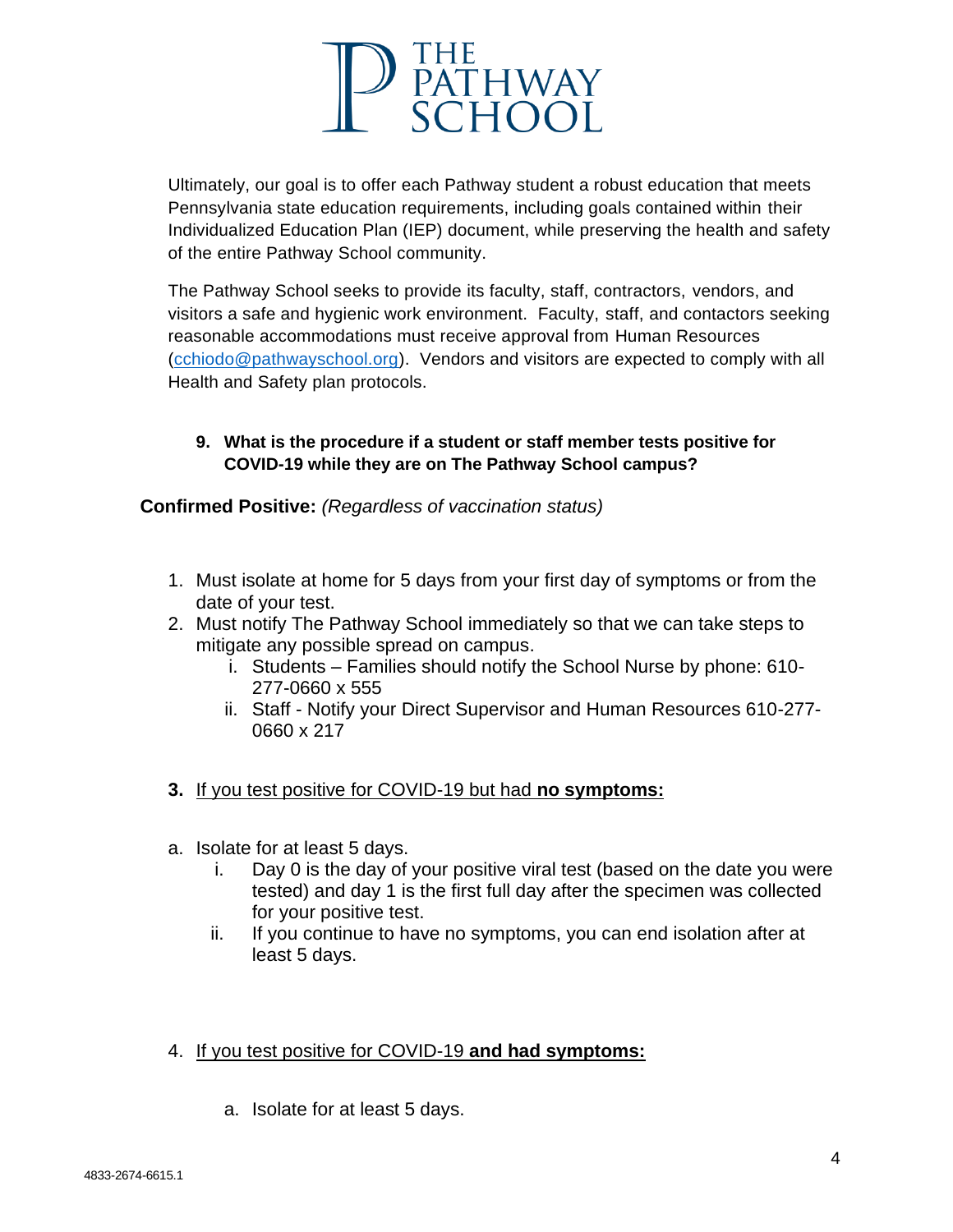

- To calculate your 5-day isolation period, day 0 is your first day of symptoms. **Day 1 is the first full day after your symptoms developed.**
- b. You can end isolation after 5 full days if:
- You are fever-free for 24 hours without the use of fever-reducing medication **AND**
- Your other symptoms have improved *(Loss of taste and smell may persist for weeks*
- c. **May return on the 6th days if: (ALL BELOW**)
- i. At least 24 hours with no fever without fever-reducing medication
- ii. If you have no symptoms or your COVID-19 related symptoms are resolving after 5 days
- iii. **Must wear mask** both indoors and in crowded outdoor settings or activities with close contact to others for 5 additional days

## **COVID Guidance: Direct Exposure/Close Contact**

You were within direct exposure *(cumulative total of 15 minutes or more over a 24 hour period*) and close contact *(within 6 feet)* of an individual with a confirmed case of Covid-19 with or without a mask.

**Asymptomatic** *(no symptoms)*

- 1. With **NO COVID-like symptoms, you DO NOT need to quarantine** following an exposure to someone with COVID-19.
	- a. Monitor for signs and symptoms of COVID-19 for 10 days.
	- b. To continue to protect yourself and others from COVID-19, you may choose to wear a well-fitting mask for five days from notification

**Symptomatic** *(experiencing symptoms)*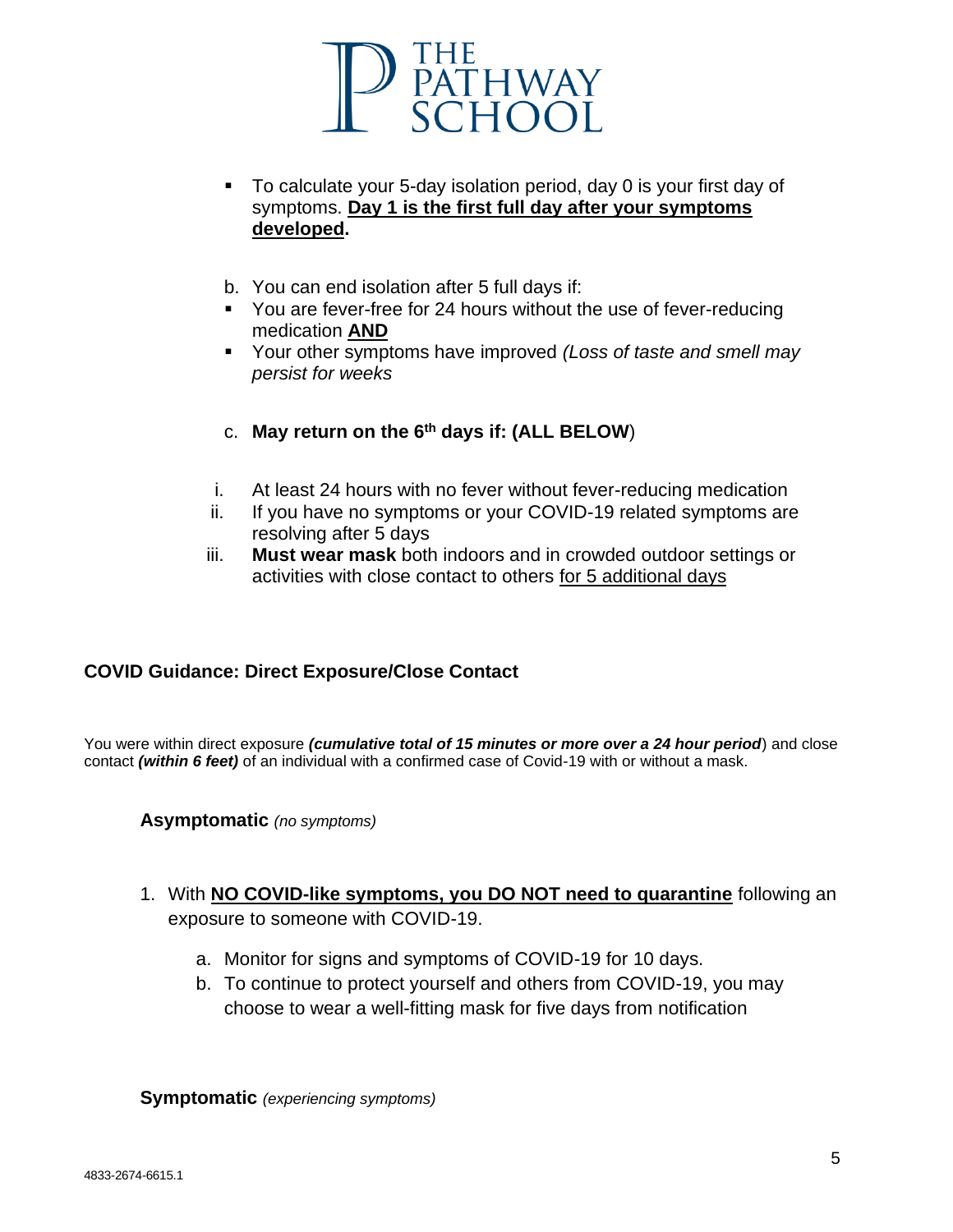

- 1. You should stay home and **get tested immediately.** You should isolate until you receive your test results.
- 2. If you test positive, please contact School Nurse *(students/families*) or Human Resources *(staff)* immediately and follow procedures for "**Confirmed Positive"**  *(see above)*
- 3. If you test negative, continue to quarantine until symptoms are improving or a minimum of 5 days.
	- a. You may return to work/school on the  $6<sup>th</sup>$  day:
		- i. Upon return it is preferred and recommended that you **wear masks both indoors and in crowded outdoor settings or activities with close contact to others** for **5 additional days.**

#### **10. With whom will The Pathway School share this plan document?**

The Pathway School will be sharing this document with the following people and organizations:

- a. Pathway families and staff members
- b. All Local Education Authorities (including Charter schools) who place students at The Pathway School
- c. Pennsylvania Department of Health
- d. Montgomery County office of Public Health
- e. Pennsylvania Department of Education